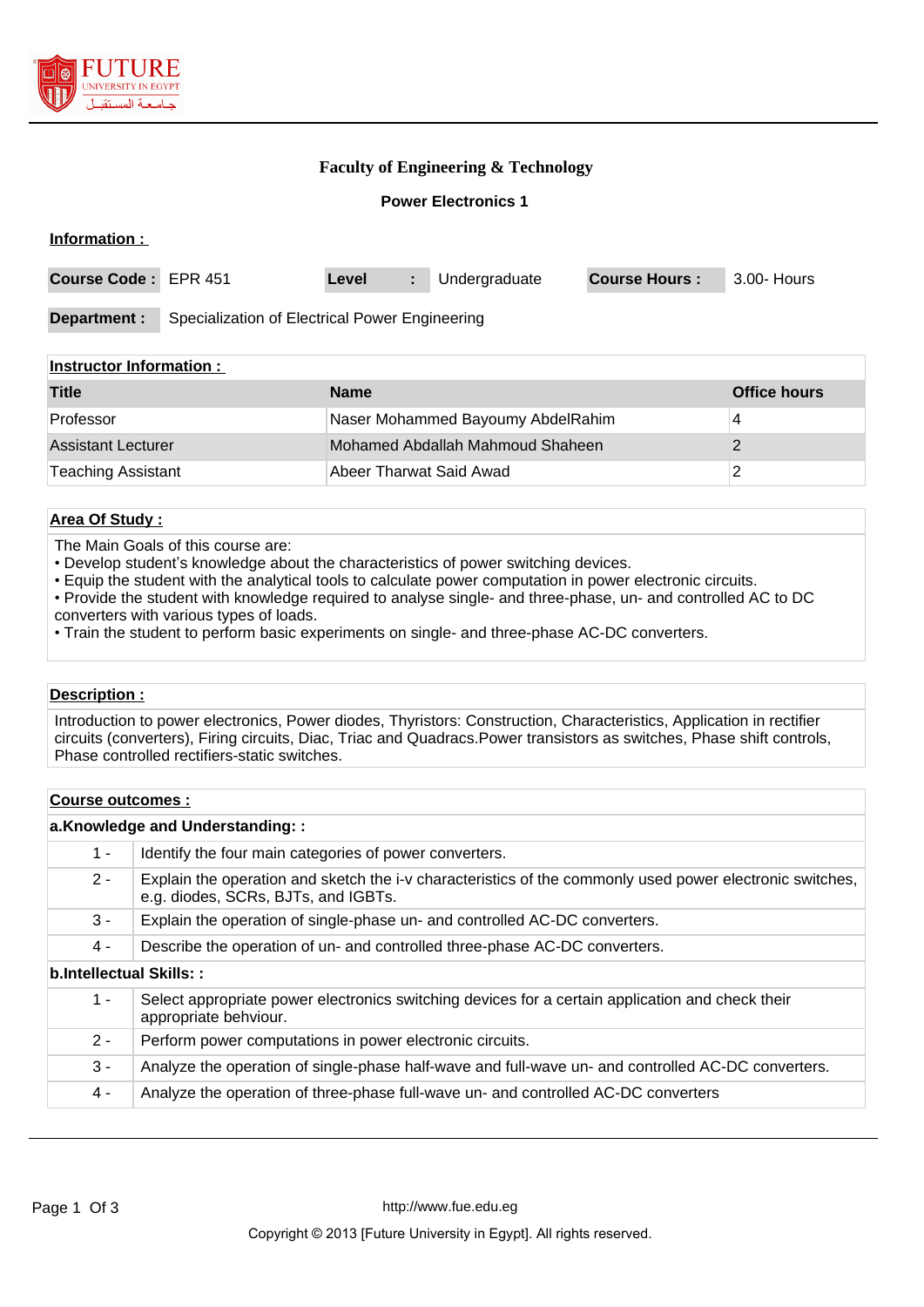

# **c.Professional and Practical Skills: :** 1 - Select appropriate power electronic devices for a certain application. 2 - Perform basic experiments on single- and three-phase AC-DC converters. 3 - Select appropriate power electronics converter in relevant industry applications. **d.General and Transferable Skills: :** 1 - Work in stressful environment and within constraints. 2 - Communicate effectively. 3 - Effectively manage tasks, time, and resources.

## **Course Topic And Contents :**

| <b>Topic</b>                                                    | No. of hours Lecture |    | <b>Tutorial / Practical</b> |
|-----------------------------------------------------------------|----------------------|----|-----------------------------|
| Introduction                                                    |                      |    |                             |
| <b>Power Electronic Switches</b>                                | 8                    | 6  |                             |
| Power computations in power electronic circuits                 | 10                   | 6  | 4                           |
| Single-phase half- and full-wave, un- and controlled rectifiers | 15                   | 10 | 5                           |
| Three-phase un- and controlled rectifiers                       | 24                   | 9  | 15                          |

| <b>Teaching And Learning Methodologies:</b> |  |  |
|---------------------------------------------|--|--|
| Interactive lectures                        |  |  |
| <b>Experiential learning</b>                |  |  |
| Self reading                                |  |  |
| <b>Report writing</b>                       |  |  |
| Problem Solving                             |  |  |

| <b>Course Assessment:</b>    |                          |                |                    |  |
|------------------------------|--------------------------|----------------|--------------------|--|
| <b>Methods of assessment</b> | <b>Relative weight %</b> | <b>Week No</b> | <b>Assess What</b> |  |
| • Final exam                 | 40.00                    |                |                    |  |
| Mid-Exam I                   | 15.00                    |                |                    |  |
| Mid- Exam II                 | 15.00                    |                |                    |  |
| o In Class Quizzes           | 10.00                    |                |                    |  |
| o Lab                        | 10.00                    |                |                    |  |
| o Participations             | 10.00                    |                |                    |  |

## **Recommended books :**